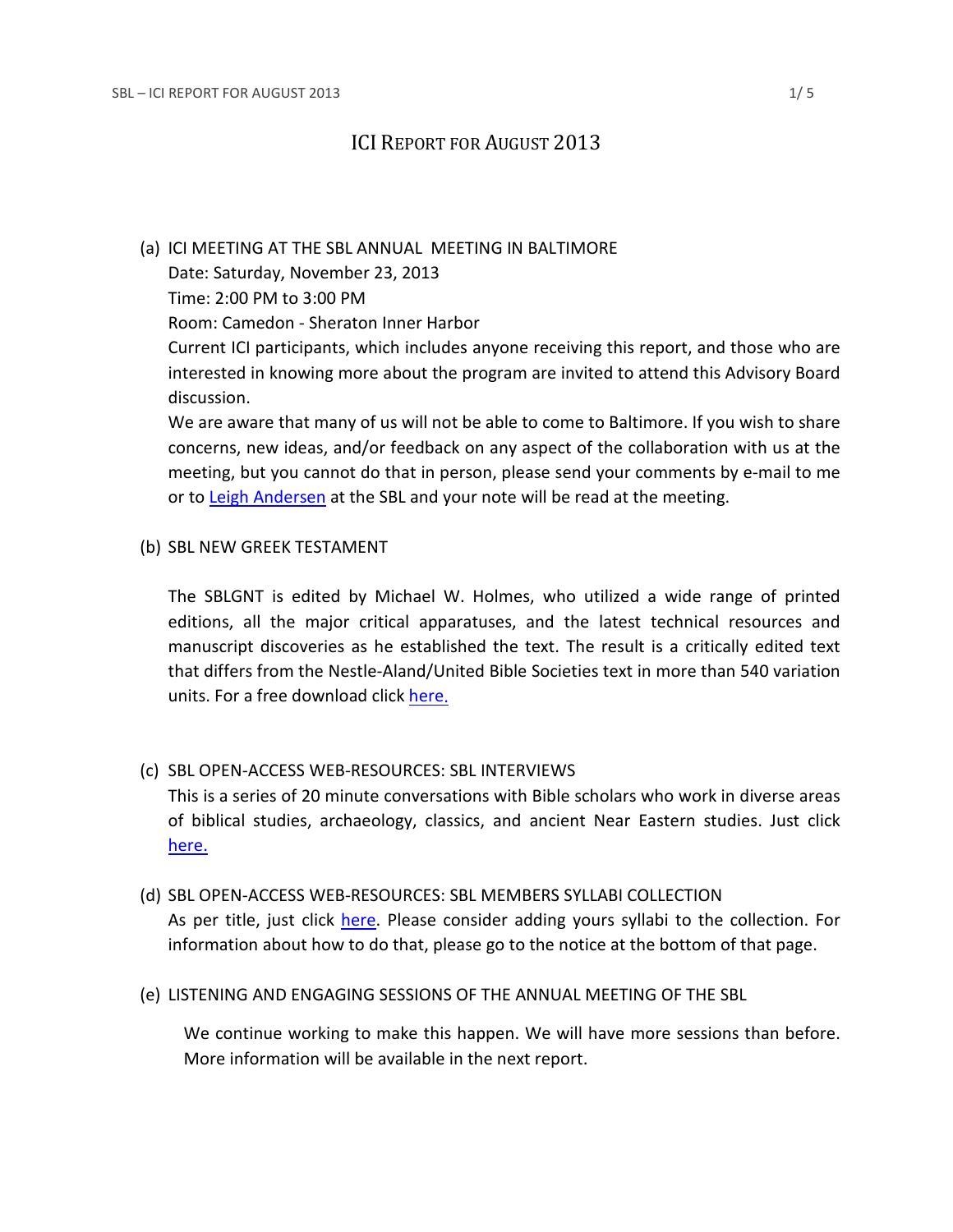(For the full list, please go to [http://www.sbl-site.org/publications/Books\\_ICIbooks.aspx\)](http://www.sbl-site.org/publications/Books_ICIbooks.aspx)

(1) Miller, Robert D., Ed. *Syriac and Antiochian Exegesis and Biblical Theology for the 3rd Millennium.* Gorgias Eastern Christian Studies 6. Piscataway: Gorgias Press, 2008.

The observation that scholarly work on the Bible is of little use to theologians is the starting premise for this volume. As a possible solution to this impasse, the contributors explore the potential insights provided by a distinct tradition of biblical interpretation that has its roots in both the patristic School of Antioch and in the Syriac Fathers, such as Ephrem and Jacob of Sarug, and which has survived and developed in the Churches of the Antiochene Patrimony, such as the Maronite and Syriac. Some of the essays have a patristic focus, examining Aphrahat (Craig Morrison), Ephrem (Sidney Griffith), the 4thcentury *Book of Steps* (Robert Kitchen), John Chrysostom (Paul Tarazi), and other Syriac fathers (Edward Mathews). Others engage with modern historical-critical method more directly (Angela Harkins, Stephen Ryan, Anthony Salim). Another still challenges the very assumption assumed by other contributors of an Antiochene "School" (John O'Keefe). The volume concludes with a series of responses from Paul Russell, Robert Miller, and Ronald Beshara, respectively, that consider the various essays from different angles. Here one of the key questions asked is whether biblical interpretation done "with Antioch" is relevant to the church today

(2) Farag, Lois. *St. Cyril of Alexandria, A New Testament Exegete. Gorgias Studies in Early Christianity and Patristics*. Piscataway: Gorgias Press, 2007.

This study portrays Cyril of Alexandria as exegete and theologian through an examination of his Commentary on the Gospel of John. It begins with an attempt to place Cyril and his commentary within their context. Cyril's multifaceted personality becomes evident in the years before he became bishop. A Christian Egyptian and a citizen of the Roman Empire, raised in the cosmopolitan city of Alexandria and trained as an ascetic in Scetis, a student of Scripture and rhetoric, Cyril became a writer, an exegete, and a reader in the Church of Alexandria. This work argues that Cyril wrote his Commentary on the Gospel of John early in his writing career, almost a decade before becoming bishop.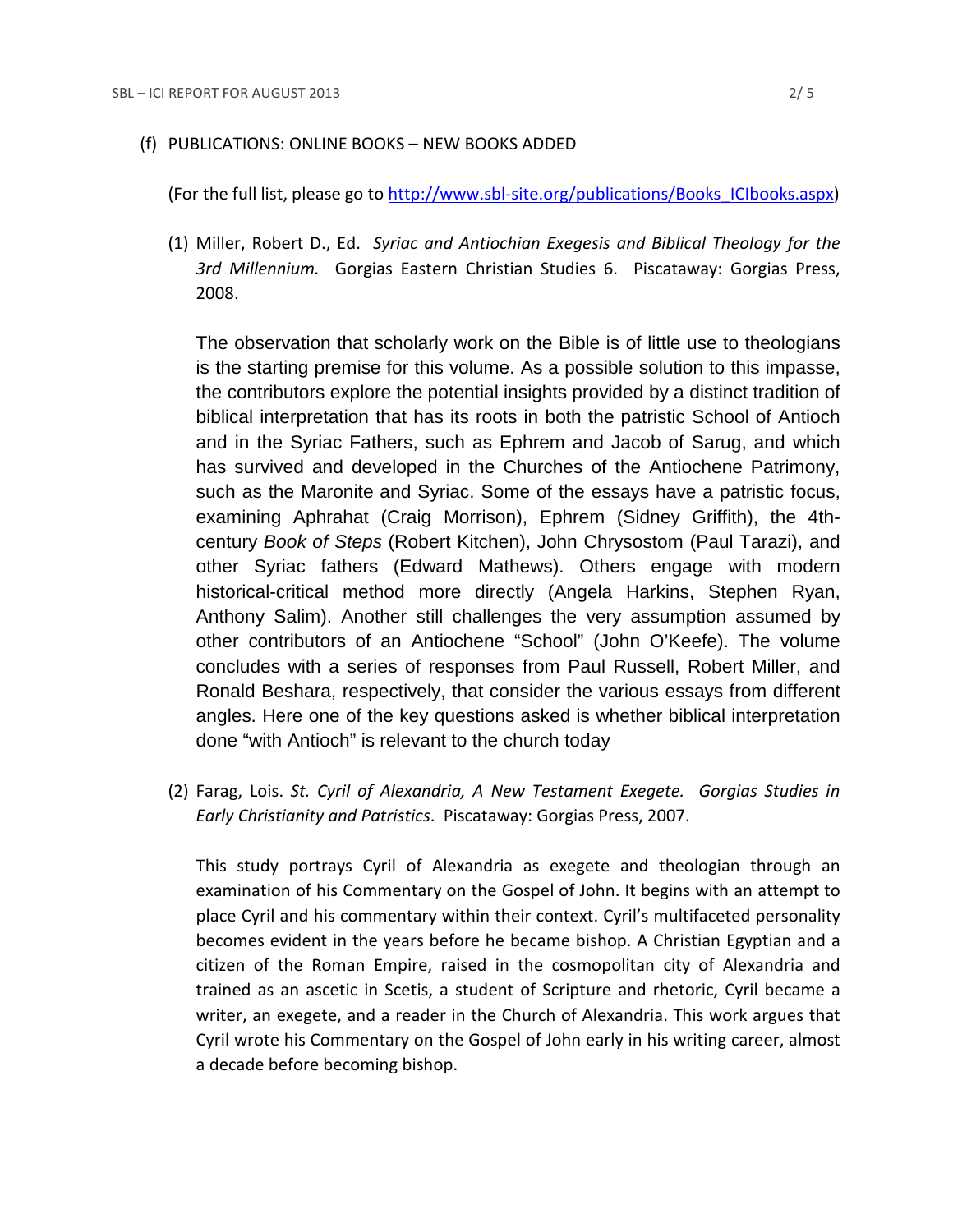Cyril's commentary on the Johannine Gospel reveals his exegetical method and his strong Trinitarian theology. Influenced by his rhetorical training, he begins with the literal meaning and then directs his readers to the deeper, spiritual, hidden, and enigmatic meaning of the text. Cyril's spiritual interpretation aims to disclose the type of Christ and discover the deep and hidden meaning of scripture. The Trinity is the framework within which Cyril articulates his understanding of the Incarnation and redemption. The unity, oneness, and indivisibility of Christ are preserved at all times and under all conditions, not only within his own nature but also within the Trinity. The commentary also focuses the nature and work of the Holy Spirit: the indwelling of the Spirit is the beginning of the newness of life.

(3) Sorek, Susan. *Remembered for Good: A Jewish Benefaction System in Ancient Palestine*. The Social World of Biblical Antiquity, Second Series, 5. Sheffield: Sheffield Phoenix Press, 2010.

This is the first monograph devoted to the system of community benefaction practised by Jews in Palestine from the second century BCE to the sixth century CE. Principal is the evidence from synagogue inscriptions erected to patrons and donors from the second century CE onwards. All these inscriptions are reviewed, together with a re-examination of how they are to be translated.

Sorek is especially interested in the motivation for benefactions, and concludes that the Jewish system attested in the inscriptions is specific to the Jewish community. It was not merely a copy of the well-known Graeco-Roman system of euergetism, in which rich citizens contributed from their wealth to public expenses. But neither was the Jewish system properly an expression of charity, as has often been thought. Sorek argues that the benefaction system is best understood as an expression of hesed, the meaning of which she explores in detail.

(4) Gray, John. *The Book of Job*. Text of the Hebrew Bible, 1. Sheffield: Sheffield Phoenix Press, 2010.

John Gray, who was Professor of Hebrew and Semitic Languages in the University of Aberdeen, left at his death in 2000 a complete manuscript of a commentary on the Book of Job. Rich in text-critical and philological observations, the manuscript has been carefully prepared for the press; it will soon become a standard work for scholars and students of the biblical book, and a fitting tribute to the sound judgment and innovative scholarship of its author.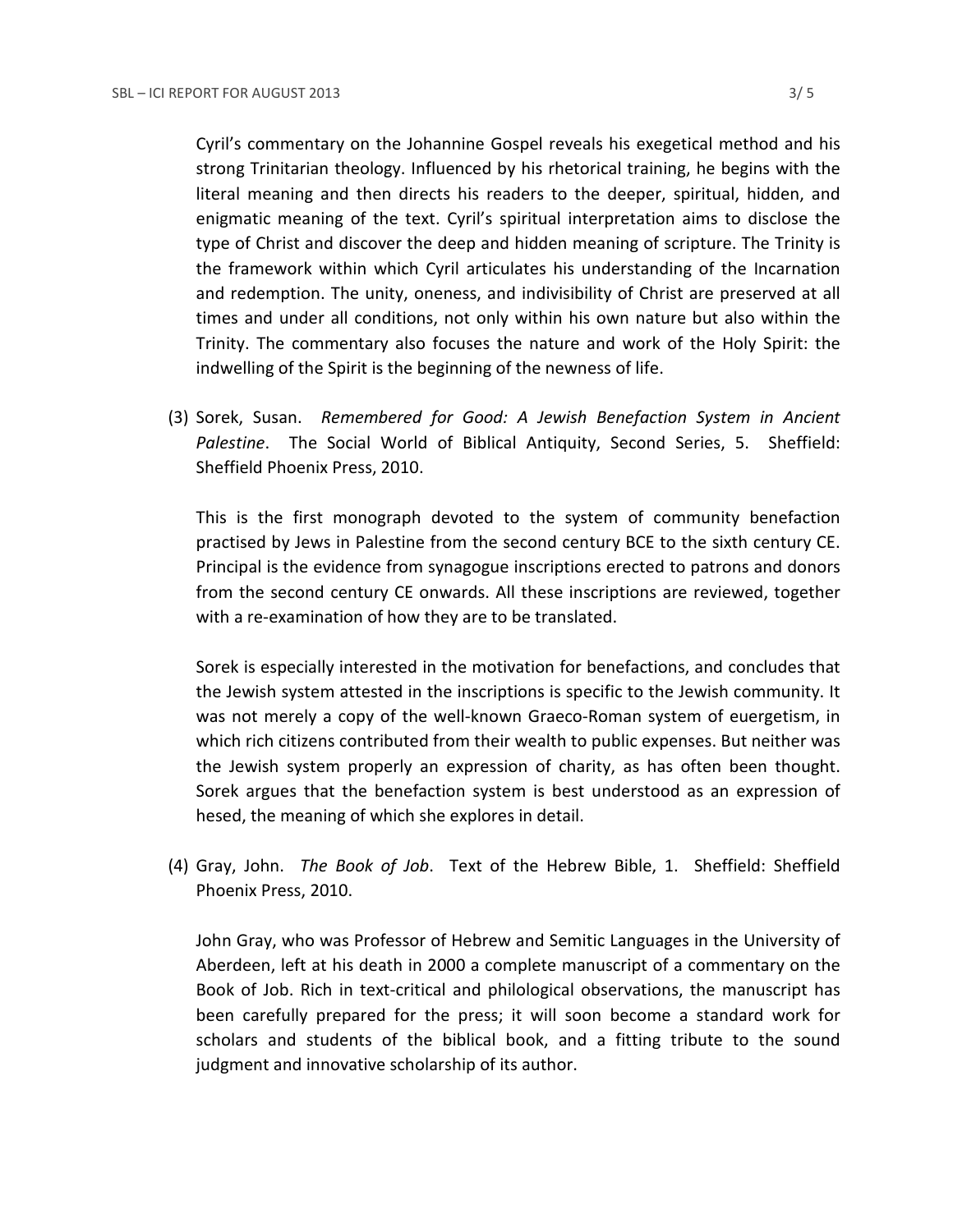Gray's commentary on Job, which is prefaced by a lengthy general introduction, is the first volume in a new series of commentaries on the text of the Hebrew Bible. All the volumes will concentrate on the text criticism and philology of the Hebrew text, a feature notably lacking or merely perfunctory in many current biblical commentary series.

(5) Anderson, Robert T. and Terry Giles*. The Samaritan Pentateuch: An Introduction to Its Origin, History, and Significance for Biblical Studies*. Resources for Biblical Study, 72. Atlanta: Society of Biblical Literature, 2012.

The Samaritan Pentateuch (SP) is the sacred scripture of the Samaritans, a tenacious religious community made famous by Jesus' Good Samaritan story that persists to this day. Not so widely known is the impact of the SP outside the Samaritan community. Recently there has been a resurgence of interest in this scripture, as evidenced by several translations of the SP as well as reference in Qumran scroll studies to the SP or an SP-like tradition in an effort to describe some of the textual evidence present in the scrolls. This volume presents a general introduction to and overview of the SP, suitable for a course text and as a reference tool for the professional scholar.

(g) EVENTS

The SBL maintains a significant list of events taking place anywhere in the globe. For the full list please go to<http://www.sbl-site.org/meetings/events.aspx>

Please provide information on conferences in your region, including calls for papers, to Sharon Johnson at [sharon.johnson@sbl-site.org.](mailto:sharon.johnson@sbl-site.org)

#### **September 19-20**

### **[Biblical Studies, West and East: Trends, Challenges and Prospects](http://theologia.ucu.edu.ua/en/component/content/article/275-international-biblical-conference-biblical-studies-west-and-east-trends-challenges-and-prospects)**

Conference hosted by the Department of Theology of the Ukrainian Catholic University. Abstracts are being accepted for the three panels: Current Methods and Approaches in Biblical Studies, Judaic Context of the New Testament, Hebrew and Greek Bibles. Indications of interest should be made as soon as possible with an abstract of up to 300 words and a short CV to Yuriy Shchurko. Inclusion in/and panels will be confirmed by September 3rd 2013 at the latest. For more information: <http://ucu.edu.ua/eng/announcements/1490/>